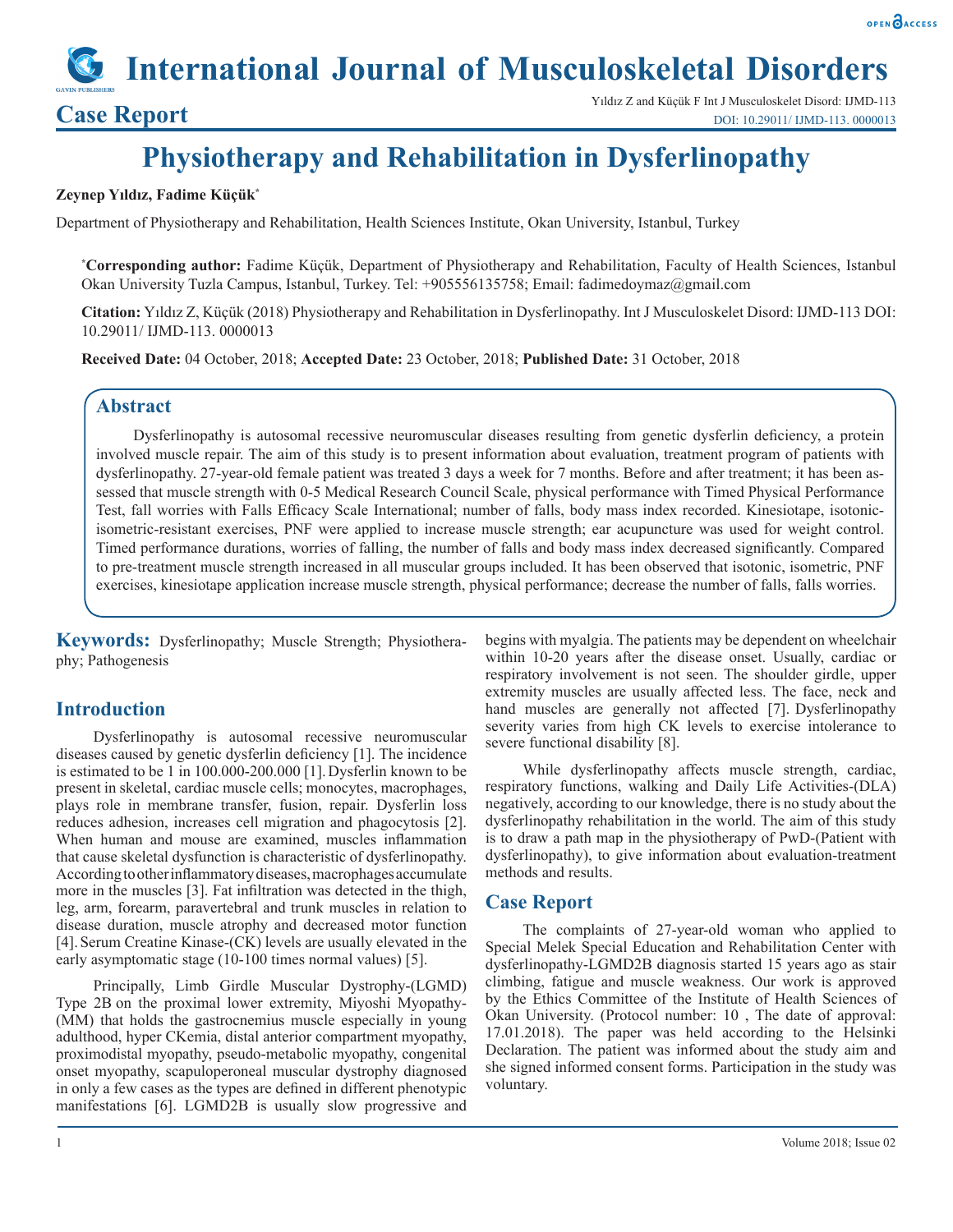#### **Assessment Methods**

MRC-(0-5 Medical Research Council) Scale was used for muscle strength assessment (Brigadier). Timed performance tests were used to assess physical performance. Times for each test were recorded with a stopwatch.

#### **The tests were**

- 1. Rotation time of right to left: Lying on supine position, it is wanted to roll to one side and return to the supine position as soon as possible. The patient repeated the rolling from the supine position to the prone position.
- 2. Lying / sitting test: Starting from the lying position on the back, the patient was asked to move to the normal sitting position.
- 3. Sitting / standing test: Patient was asked to sit on a bed at standard height from the ground and to stand up once.
- 4. Duplicate sitting / lifting: The patient was asked to sit on a bench at standard height and stand up three times.
- 5. 50-meter walking test: The patient was wanted to walk as fast as possible on condition to go and return 25 meters[9].

Falls Efficacy Scale International-(FES-1), consisting of 16 questions, was used to assess the worries about falling [10] and number of falls was learned with anamnesis. Body Mass Index- (BMI) is calculated by weight(kg)/length $(m<sup>2</sup>)$  formula. Each assessment was made before and after treatment to compare the treatment efficacy.

#### **Treatment Program**

- $\checkmark$  The patient was included in a mild violent physiotherapy program- (exercises that allow singing that do not affect breathing and that do not sweat) for three days a week to prevent fatigue and muscle atrophy.
- Kinesiotape was applied to the major weak muscles (Iliopsoas, quadriceps femoris, hamstring, rectus abdominis, erector spina, deltoid) for facilitation during twelve sessions.
- For weight control, acupuncture with ear seeds was

implemented to five earlobe regions (shenmen, spleen, stomach, endocrine, hunger), unilateral, once a week and eight weeks.

- Because of major weakness is in limb girdle muscles and trunk, isotonic exercises on these muscles were performed with the patient lying on her back, eliminating gravity. After five months, when the patient began to tolerate gravity, fascilitation-focus-rhythmic initiation technique was applied from PNF techniques.
- Flexor and extensor muscle training was performed gradually. For example for body flexors, the patient was positioned at 100 degrees flexion in the first monthand she asked to sit at 90 degrees (in the neutral seating position). She was asked to sit at 90 degrees from the 110 degree flexion position in the second month and continued decreasing 10 degrees for every step from 0 degrees to 90 degrees. The measurements were done with goniometers.
- The same training was performed for trunk extension and lateral flexion.
- $\checkmark$  Other muscles than those mentioned above, were implemented PNF on half-patters for 7 months and resistive exercise program after 5 months.
- In home program, isometric exercises were added to all the mentioned muscles in addition to the modified clinical exercises.

#### **Highlights**

- Isotonic, isometric, PNF exercises and kinesiotaping in PwD increase muscle strength.
- $\checkmark$  Ear acupuncture can be thought to provide weight control in PwD.

Decreased CK may result in decreased muscle damage, increased exercise tolerance.

## **Results**

The treatment effects on Timed Performance Test are given in (Table 1).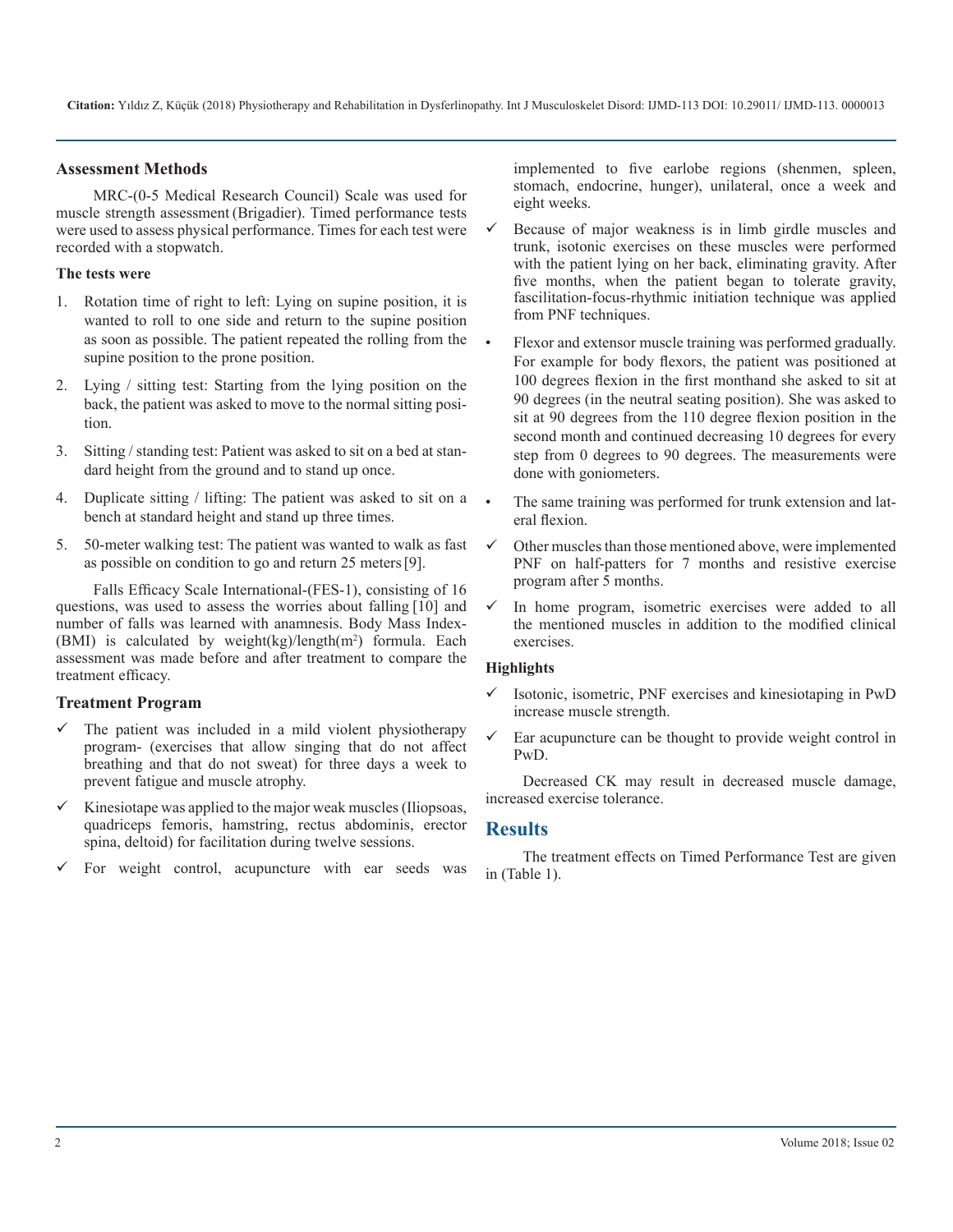**Citation:** Yıldız Z, Küçük (2018) Physiotherapy and Rehabilitation in Dysferlinopathy. Int J Musculoskelet Disord: IJMD-113 DOI: 10.29011/ IJMD-113. 0000013



Table 1: Times of performing Timed Performance Test tasks are as shown in the table.

After the treatment concerns about falling were significantly reduced as seen in (Table 2).



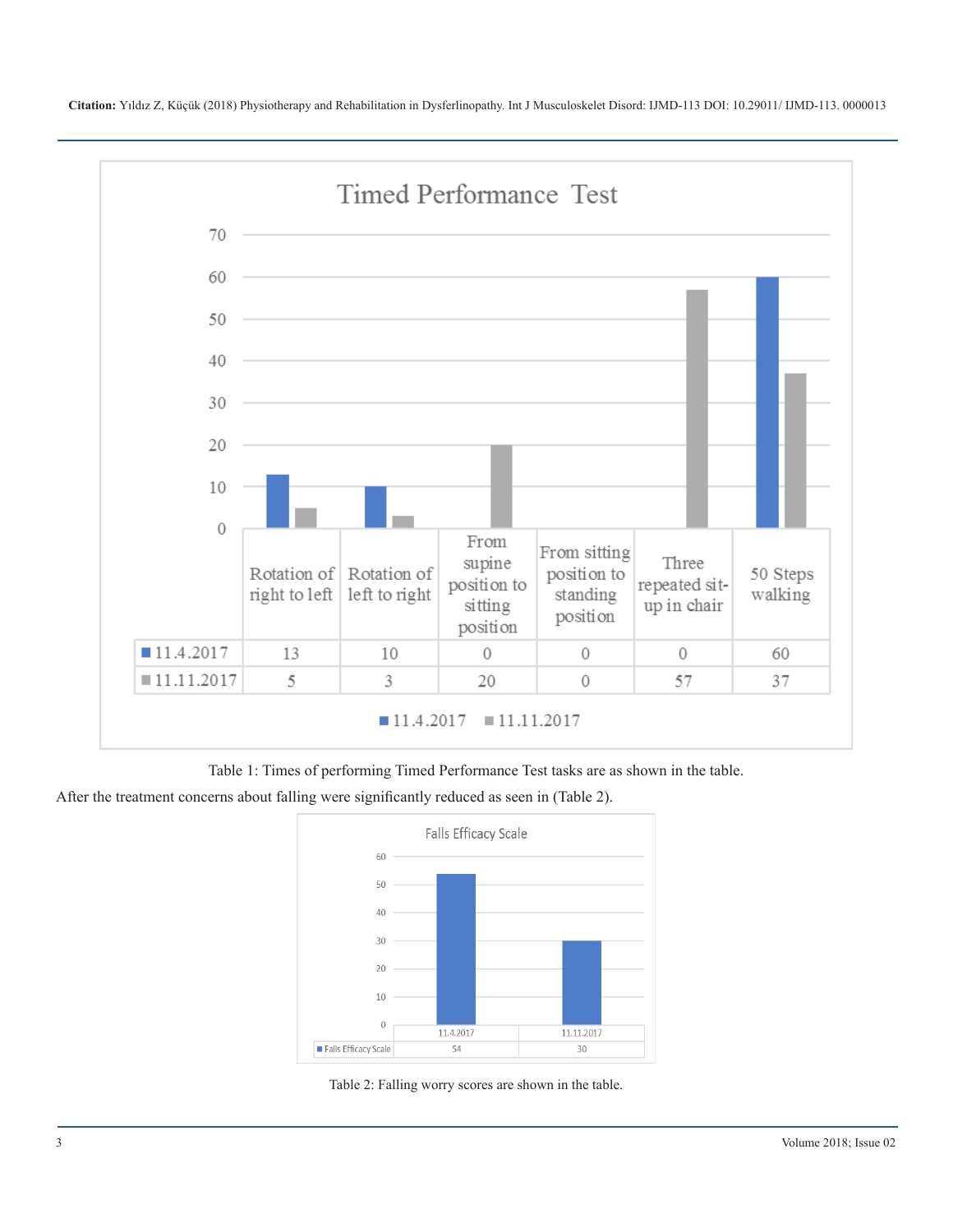**Citation:** Yıldız Z, Küçük (2018) Physiotherapy and Rehabilitation in Dysferlinopathy. Int J Musculoskelet Disord: IJMD-113 DOI: 10.29011/ IJMD-113. 0000013

Also, 38 drops in the previous 7 months of treatment; 7 drops after the treatment were recorded. Manual muscle test results were evaluated over 10 points. When compared top pre-treatment, there was a significant increase in muscular strength around the trunk, hip and shoulder girdle, knee and ankle, as seen in (Table 3).



Table 3: The changes of muscle strength values according to treatment is as shown in the table.

Patient gave 5 kg in 7 months with ear acupuncture application (BMI Before Treatment:26,6 kg/m<sup>2</sup> , BMI After Treatment:24 kg/ m2 ). The patient's CK level was 700 IU/L in 2002, whereas in November 2018, decreased to 393 IU/L (The CK reference range is 0-145 IU/L).

# **Discussion**

It is very important to closely monitor muscle weakness and weight in PwD. Muscle strength is the basis of DLA, affecting ambulance and balance. Muscle weakness-related falls also increase. With decreased muscle strength, increased immobilization and muscle tissue turns into adipose tissue. According to a study about the physical activity effects on dysferlinopathy progression; 18 patients who had active sports before the diagnosis showed that progression was faster [7]. So, in our treatment program, the exercises were implemented at mild severity and intensity. In a study by Biondi and colleagues on dysferlinopathic rats, concentric/ isometric exercises increased muscular strength and eased muscle dystrophy by limiting the membrane lesions accumulation;

eccentric exercises, especially with age, have worsened membrane lesions and increased myofibril damage [11].

According to anamnesis, the hip and shoulder girdle muscle weakness occurred before the limb muscle weakness, and the muscular strength at the limbs decreased as the mobility decreased. When the diagnosis is considered, it is thought that distal limb muscle weakness is a consequence of proximal muscle weakness. It supports this idea that the lack of weakness in the fingers, hand, wrist, and facial muscles; distal muscle strength was higher than proximal before treatment; distal muscle strength increased more than proximal during the treatment. The hand and wrist muscle strength was 4+ and over found; so these muscles are not included in the treatment. Research in recent years, participants' CK levels were examined-(exercises with eccentric contractions); CK levels increased after exercise [12-14] .In a study of exceptionally Australian footballers, CK level was found to be lower after training [14]. It was thought to be delayed recovery and chronic muscle damage because of this [14]. In the result of these study, CK level increased with muscle injury, fatigue and in this context it may be considered to decrease muscle damage and increase excercise